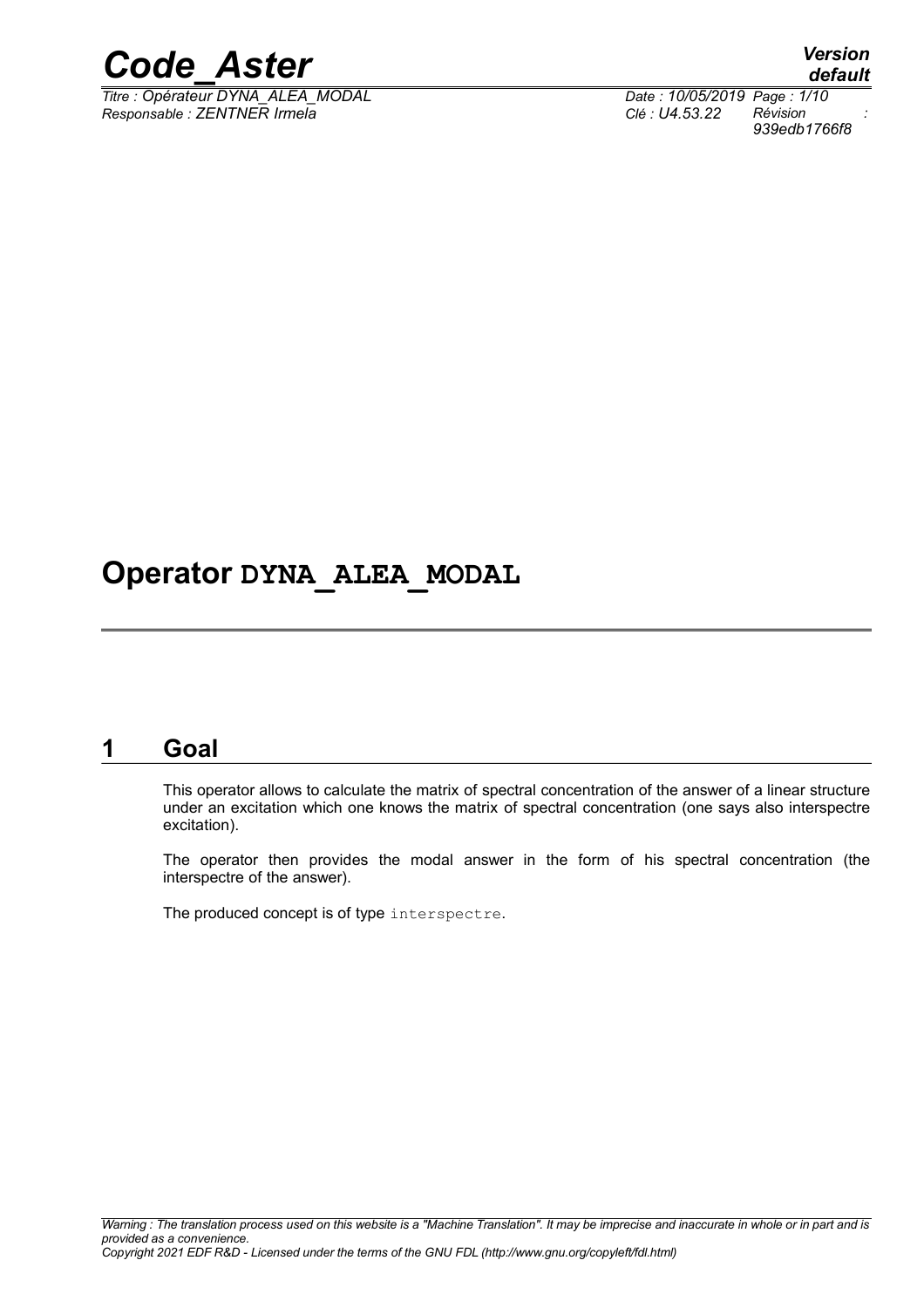*Titre : Opérateur DYNA\_ALEA\_MODAL Date : 10/05/2019 Page : 2/10 Responsable : ZENTNER Irmela Clé : U4.53.22 Révision :*

*939edb1766f8*

## **2 Syntax**

dyalea [interspectre] = DYNA\_ALEA\_MODAL ( BASE MODALE  $=$  F ( ♦ MODE\_MECA = modemec [mode\_meca] ♦ / ◊ NUME\_ORDRE = order [l\_I] ♦ AMOR\_REDUIT = lamor [l\_R]  $\begin{array}{cccc} \nearrow & \Diamond & \text{BAND}^- & = & (f1, f2) & [1_R] \ \spadesuit & \text{AMOR UNIF} & = & \text{amor} & [R] \end{array}$  $\triangleleft$  AMOR UNIF = amor [R]  $\lambda$ ◊ MODE\_STAT = mosta [mode\_meca]  $\bullet$  EXCIT = F ( # Order of derivation of the excitation  $\Diamond$  DERIVATION =  $/ 0$  [DEFECT] / 1  $/2$  $\Diamond$  SIZE = / 'DEPL R' [DEFECT]  $/$  'EFFO' / 'SOUR\_DEBI\_VOLU' / 'SOUR\_DEBI\_MASS' / 'SOUR\_PRESS' / 'SOUR\_FORCE' # interspectre excitation ♦ INTE\_SPEC = interexc [interspectre]  $\begin{array}{rcl}\n\lozenge & \text{NUME\_VITE\_FLUI} & = & \text{list\_ind} \\
\lozenge & \text{OPTION} & = & /`ALL'\n\end{array}$ [DEFECT]  $\Diamond$  OPTION = /'DIAG' # place of application of the excitation ◊ MODAL = 'OUI'  $=$  'NOT' ♦ / ♦ NUME\_ORDRE\_I = noi [l\_I]  $/$   $\rightarrow$  NODE = list noe [l\_noeud]  $\uparrow$  NOM\_CMP = list\_comp [l\_cmp]<br>  $\lozenge$  MODAL = 'NOT' [DEFECT  $\sqrt[3]{}$  MODAL = 'NOT' [DEFECT]<br>  $\sqrt[3]{}$  CHAM NO = list vass [1 cham no \*]  $\begin{array}{rcl} \sqrt{\phantom{000}\phantom{000}} & \text{CHAM} \text{NO} & = \text{list} \text{vass} \\ \& \text{MODAL} & = \text{'NOT'} \end{array}$  $\Diamond$  MODAL = 'NOT' [DEFECT]  $/ \bullet$  MODAL = 'YES' / ♦ NOEUD\_I = noeudi [l\_noeud]  $\begin{array}{rcl}\n\text{\textbullet} & \text{NOM\_CMP\_I} \\
\text{\textbullet} & \text{NODE} & = & \text{Cmpi} \\
\text{\textbullet} & \text{NODE} & = & \text{list, noe} \\
\end{array}$  $\begin{array}{rcl}\n\bullet \text{ NODE} \\
\bullet \text{ NODE} \\
\bullet \text{ NON} \text{CMP} \\
\bullet \text{ NON} \text{ CAP} \\
\end{array} = \begin{array}{rcl}\n\text{List} \text{none} & [1 \text{noneud}] \\
\text{list} \text{comp} & [1 \text{cmu}] \\
\end{array}$  $=$   $\sqrt{15}$   $\sqrt{15}$   $\sqrt{15}$   $\sqrt{15}$   $\sqrt{15}$   $\sqrt{15}$   $\sqrt{15}$  $\Diamond$  MODAL  $=$  'NOT' [DEFECT] **)**

*Warning : The translation process used on this website is a "Machine Translation". It may be imprecise and inaccurate in whole or in part and is provided as a convenience. Copyright 2021 EDF R&D - Licensed under the terms of the GNU FDL (http://www.gnu.org/copyleft/fdl.html)*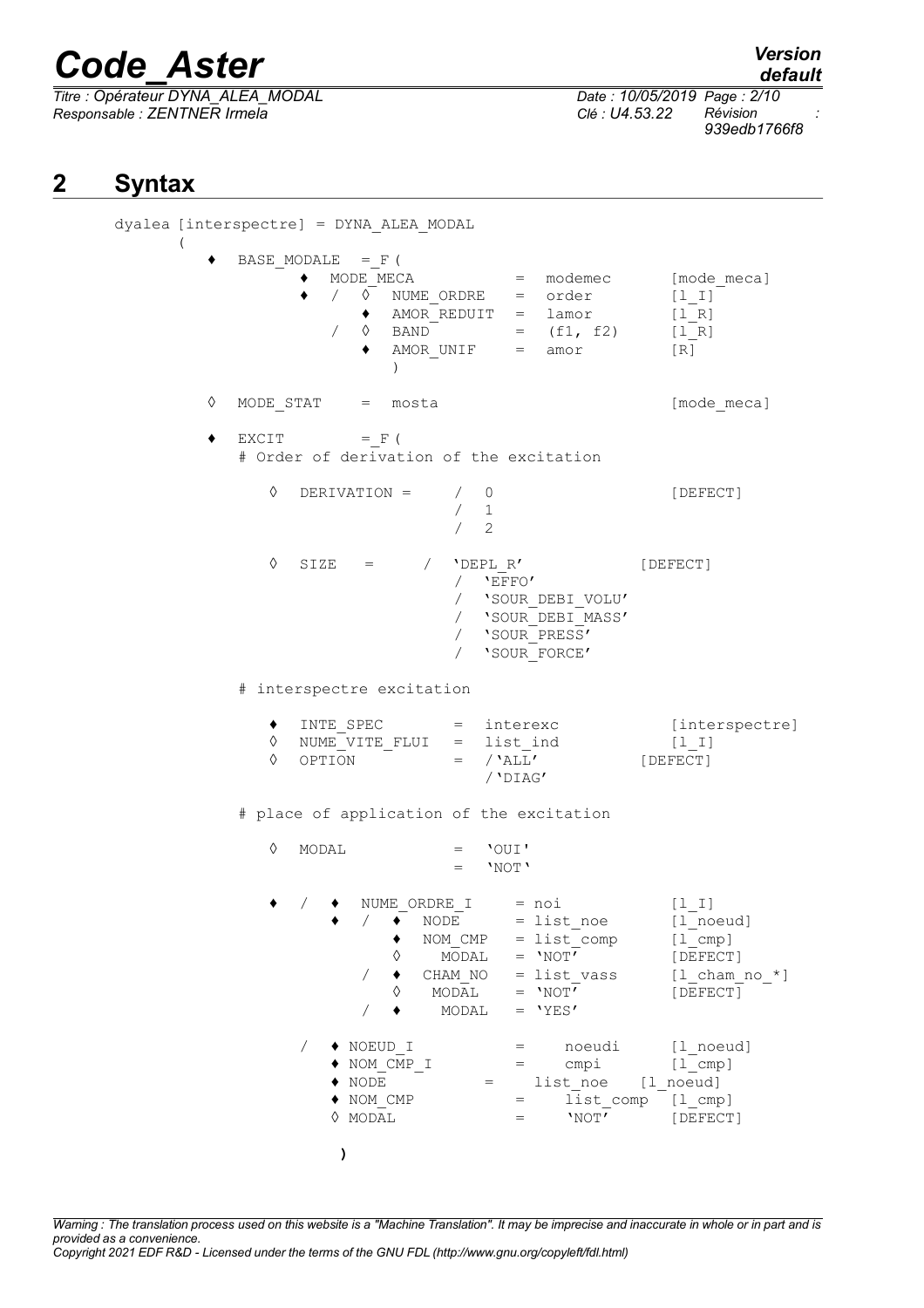| <b>Code Aster</b>                                                                                                                                                                           | <b>Version</b><br>default                                                |
|---------------------------------------------------------------------------------------------------------------------------------------------------------------------------------------------|--------------------------------------------------------------------------|
| Titre : Opérateur DYNA_ALEA_MODAL<br>Responsable : ZENTNER Irmela                                                                                                                           | Date: 10/05/2019 Page: 3/10<br>Révision<br>Clé: U4.53.22<br>939edb1766f8 |
| $ANSWER = F$<br># order of derivation of the answer                                                                                                                                         |                                                                          |
| ♦<br>DERIVATION =<br>0<br>$\mathbf{1}$<br>$\overline{c}$                                                                                                                                    | [DEFECT]                                                                 |
| # possible limitation of calculation to the diagonal                                                                                                                                        |                                                                          |
| ♦<br>$OPTION =$<br>'ALL'<br>$\sqrt{2}$<br>$\sqrt{2}$<br>'DIAG'                                                                                                                              | [DEFECT]                                                                 |
| #<br>frequential dicretisation for the answer                                                                                                                                               |                                                                          |
| ♦<br>fmin<br>$\blacklozenge$ FREQ MIN =<br>$\blacklozenge$ FREQ MAX =<br>fmax<br>♦<br>$NOT =$<br>not<br>♦<br>$FREQ EXCIT =$<br>/ 'WITH'<br>/ 'WITHOUT'<br>♦<br>/50<br>NB POIN MODE =<br>/ N | [R]<br>[R]<br>[R]<br>[DEFECT]<br>[DEFECT]<br>$\lceil 1 \rceil$           |
| $\lambda$                                                                                                                                                                                   |                                                                          |
| ♦<br>title<br>TITLE<br>$=$                                                                                                                                                                  | $[1$ Kn]                                                                 |
| ♦<br>INFORMATION<br>1<br>$\sqrt{2}$<br>$=$<br>2                                                                                                                                             | [DEFECT]                                                                 |

);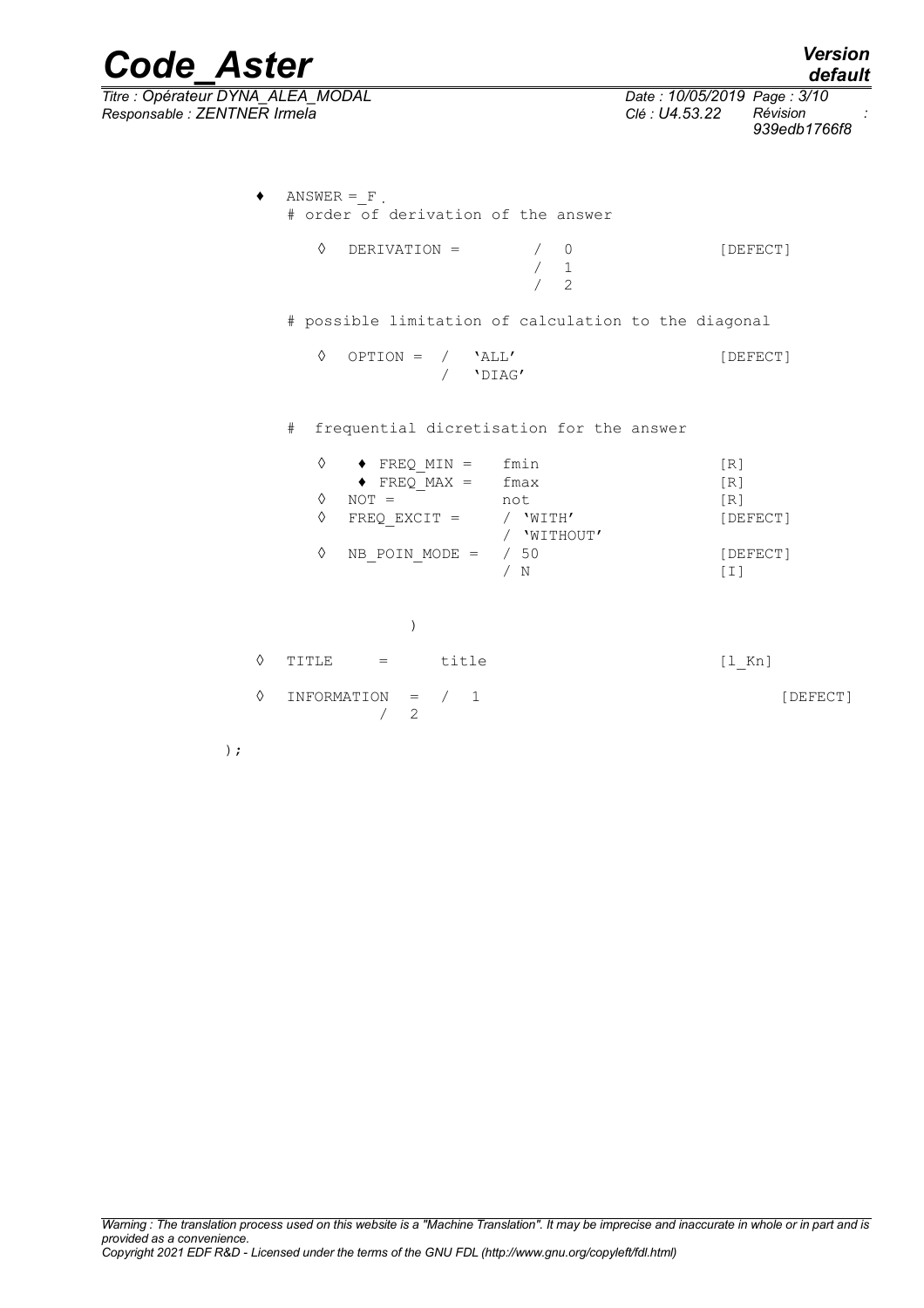*Titre : Opérateur DYNA\_ALEA\_MODAL Date : 10/05/2019 Page : 4/10 Responsable : ZENTNER Irmela Clé : U4.53.22 Révision :*

*939edb1766f8*

### **3 Features**

The operator DYNA ALEA MODAL allows to calculate the answer in the frequential field, on modal basis, of a structure subjected to an excitation represented by a matrix interspectrale (confer DEFI\_INTE\_SPEC [U4.36.02]).

The size excitation can be of ddl type imposed or effort associated with a deliberté degree. It can also correspond to sources of fluid excitation [R4.05.02].

The excitation can be given in form derived of a nature equal to 0.1 or 2 (displacement, speed or acceleration).

The operator REST\_SPEC\_PHYS [U4.63.22] allows to restore the response in displacement or effort the degrees of freedom "of observation" (couples node, component).

The matrix interspectrale of modal answer thus calculated can be reintroduced in a new calculation.

### **4 Operands**

#### **4.1 Keyword BASE\_MODALE**

BASE MODALE =  $F$  (

Keyword factor for the definition of the parameters of selection of the modal base of calculation.

#### **4.1.1 Operand MODE\_MECA**

 $MODE$  MECA = modemec

modemec is the concept of the type mode meca containing the dynamic modes.

#### **4.1.2 Operands NUME\_ORDRE / AMOR\_REDUIT**

/ NUME\_ORDRE = lordre

lordre is the list of the sequence numbers of the modes of the concept modemec actually taken into account in LE calculation. Example:  $(2,3,4)$ .

AMOR\_REDUIT = lamor

lamor is the list of reduced modal depreciation corresponding to the modes selected. The number of elements of the list is equal to the number of elements of lordre. Example:  $(0.05, 0.05, 0.02)$ . This keyword is usable only with NUME\_ORDRE.

#### **4.1.3 Operands BAND / AMOR\_UNIF**

 $BAND = (f1 f2)$ 

The dynamic modes taken into account will be those of modemec whose frequency is in the band  $(f1 f2)$ 

AMOR  $UNIF = amor$ 

For each mode selected, damping is equal to amor. This keyword is usable only with BAND.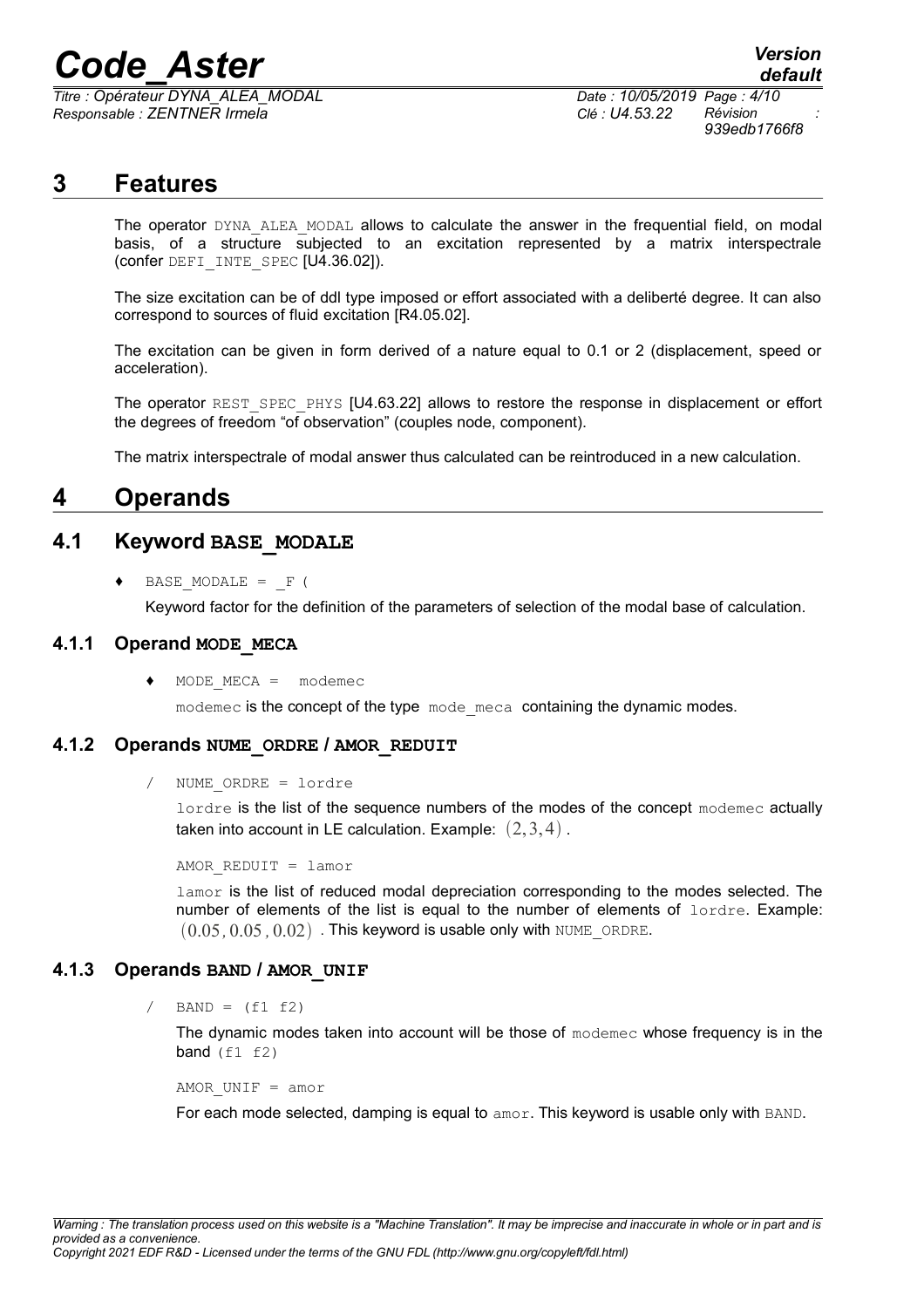*Titre : Opérateur DYNA\_ALEA\_MODAL Date : 10/05/2019 Page : 5/10 Responsable : ZENTNER Irmela Clé : U4.53.22 Révision :*

*939edb1766f8*

#### **4.2 Operand MODE\_STAT**

◊ MODE\_STAT = mosta

Concept of the type mode meca containing the static modes necessary to calculation.

This keyword is necessary only in the case of a seismic calculation multi-supports where the excitation is done on degrees of freedom (I. E. when the keyword SIZE under the keyword factor EXCIT is worth 'DEPL R').

#### **4.3 Keyword EXCIT**

 $EXCIT = F ($ 

Keyword factor defining all the parameters relating to the excitation.

Keywords DERIVATION, SIZE and MODAL define the type of excitation.

Keywords INTE SPEC, NUME VITE FLUI, NUME ORDRE I, NUME ORDRE J, NOEUD I, NOEUD J, NOM CMP I and NOM CMP J define the interspectre of excitation.

#### **4.3.1 Operand DERIVATION**

◊ DERIVATION =

When the size of the excitation is of imposed ddl type ( $VDEPL R'$ ), this keyword makes it possible to describe if the interspectre of excitation must be regarded as a displacement, a speed or an acceleration imposed. The user specifies then 0, 1 or 2.

This keyword is optional. By default, it is equal to 0.

**Note:**

*In the case of a seismic calculation, the excitation is often an acceleration. This keyword must then be equal to 2.*

#### **4.3.2 Operand SIZE**

 $\Diamond$  STZE =

This keyword makes it possible to say if the excitation is of imposed ddl type ( $VDEPL_R$ '), imposed effort ('EFFO'), source of flow-volume ('SOUR\_DEBI\_VOLU'), source of flow - mass ('SOUR\_DEBI\_MASS'), source of pressure ('SOUR\_PRESS') or fluid source of force ('SOUR\_FORCE').

This keyword is optional. By default, it is equal to  $\Delta EPEL - R'$  and the excitation is of ddl type of displacement imposed in all the cases except in the case of supports represented by assembled vectors (keyword CHAM\_NO).

#### **4.3.3 Operands INTE\_SPEC and NUME\_VITE\_FLUI**

These keywords define L (be) interspectre (S) of excitation.

INTE SPEC =  $interexc$ 

interexc is the concept of the type interspectre containing the whole of the matrices interspectrales (matrices of spectral concentration) of excitation. He is taken into account such as he is defined in the function associated with the concept, i.e. in particular which one does not interpret a possible folding up of spectrum.

For a function defined by:

$$
f\!\in\!\! \big[f_{1\!,f}\!\,f_{2}\big]\!:\!\!\tilde{S}(f)\,\mathsf{given}
$$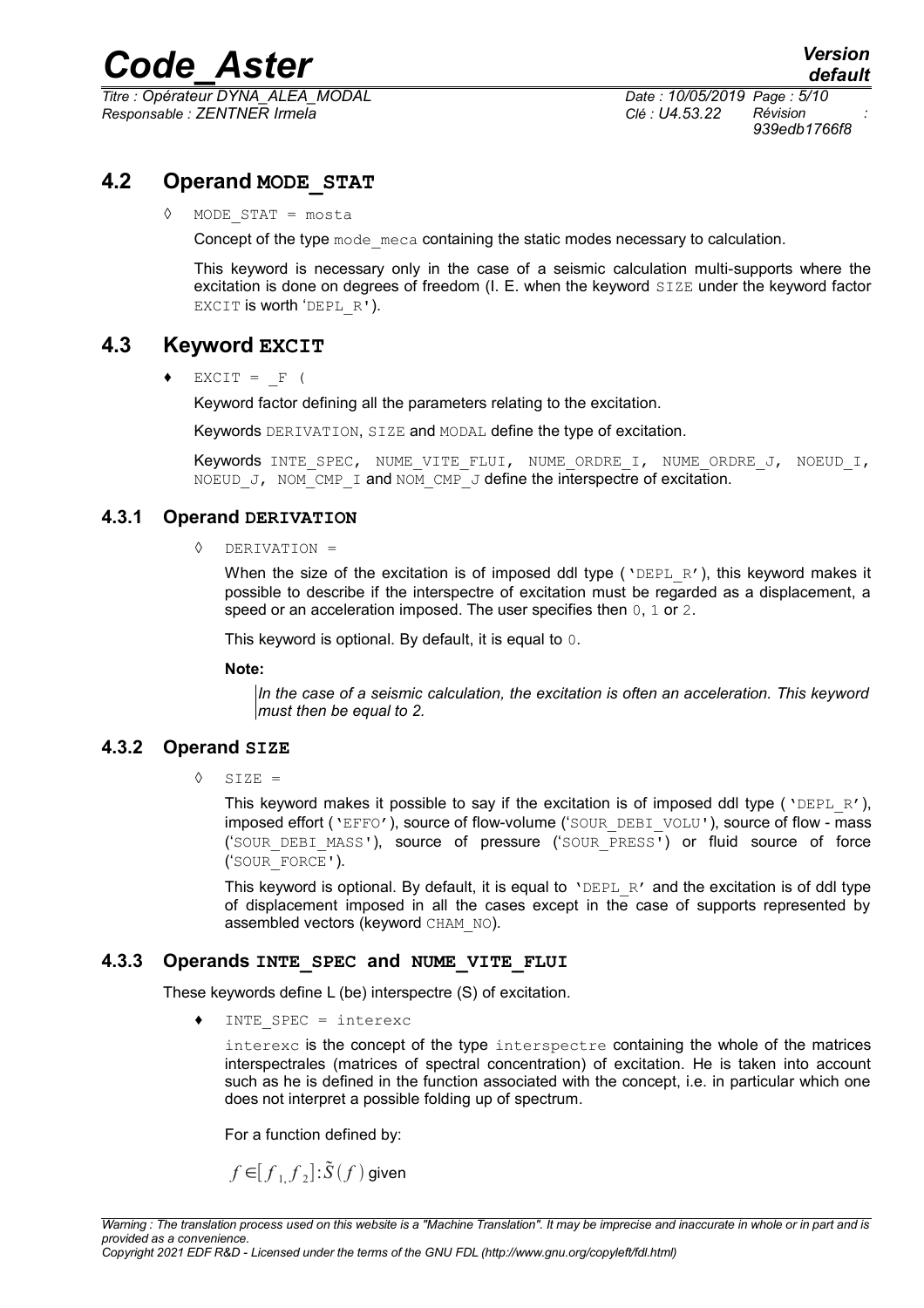*Titre : Opérateur DYNA\_ALEA\_MODAL Date : 10/05/2019 Page : 6/10 Responsable : ZENTNER Irmela Clé : U4.53.22 Révision :*

*default 939edb1766f8*

One will interpret:  $f < f_1 : S(f) = 0$ *f* ∈  $[f_1, f_2]$ : *S*  $(f) = \tilde{S}(f)$  donné  $f > f_2$ :  $S(f)=0$ 

If the loop of frequency  $[f_{1,}f_{2}]$  must be reproduced for the negative frequencies, it is necessary:

- that is to say to give the whole of the spectrum on the axis of realities,
	- that is to say to apply a coefficient 2 to the value of the DSP, possible skirting, since the spectral concentrations are supposed to be symmetrical in the calculations carried out by the order DYNA\_ALEA\_MODAL.

The parameters necessary of the table are:

- 1) if one index parameters of the table by sequence numbers: 'NUME ORDRE I'  $[1]$ , 'NUME ORDRE J' [I], 'FUNCTION' [K24]
- 2) if not:'NŒUD\_I' [K8], 'NŒUD\_J' [K8], 'NOM\_CMP\_I' [K8], 'NOM\_CMP\_J' [K8], 'FUNCTION' [K24].
- 3) The table must be complete: presence of the autospectres (diagonal term of the matrix) and of the interspectres (extra-diagonal term of the matrix).

 $\ddot{\phantom{a}}$ This table can be generated by the operators: DEFI\_SPEC\_MODAL, LIRE\_INTE\_SPEC or CALC\_INTE\_SPEC. The reader is invited to consult the documentation of the order TEST\_FONCTION [U4.92.02] for more information on the direction of the parameters .

◊ NUME\_VITE\_FLUI = nk

nk is the sequence number the speed of the fluid associated with interexc.

#### **4.3.4 Operands NUME\_ORDRE\_I, NODE, NOM\_CMP, CHAM\_NO and MODAL**

These keywords bind itS termS (numbers of the line in the matrix) DE interspectre of excitation and it(S) not(S) of excitation for a modal excitation or when the parameters of the table were subscripted by sequence numbers.

 $\bullet$  /  $\bullet$  NUME ORDRE I = (noi1, noi2.)

Ittte list of sequence number allows to determine the term (number of the line) matrix interspectrale given. The length of this list must correspond to the number of excitations imposed on the structure.

 $/ \rightarrow$  NODE = list noe

This keyword makes it possible to specify the nodes where the multispectral excitation will be applied. Example ('N1', 'N5', 'N7').

For all the types of sizes of excitation, except for the sources of pressure and the sources of force, list noe as many terms contains as there are indices defining Dbe interspectres of excitation.

In the case of sources of pressure or sources of force, with each source is associated a dipole, i.e. two points of application. list noe twice more term has thenS that there is indexS defining Dbe interspectres.

NOM  $CMP = list comp$ 

This keyword makes it possible to specify the components to which the spectral excitation multi - will be applied. Example ('CLOSE' 'DRZ' 'PHI').

These components must of course correspond to degrees of freedom of the nodes of supports.

*Warning : The translation process used on this website is a "Machine Translation". It may be imprecise and inaccurate in whole or in part and is provided as a convenience.*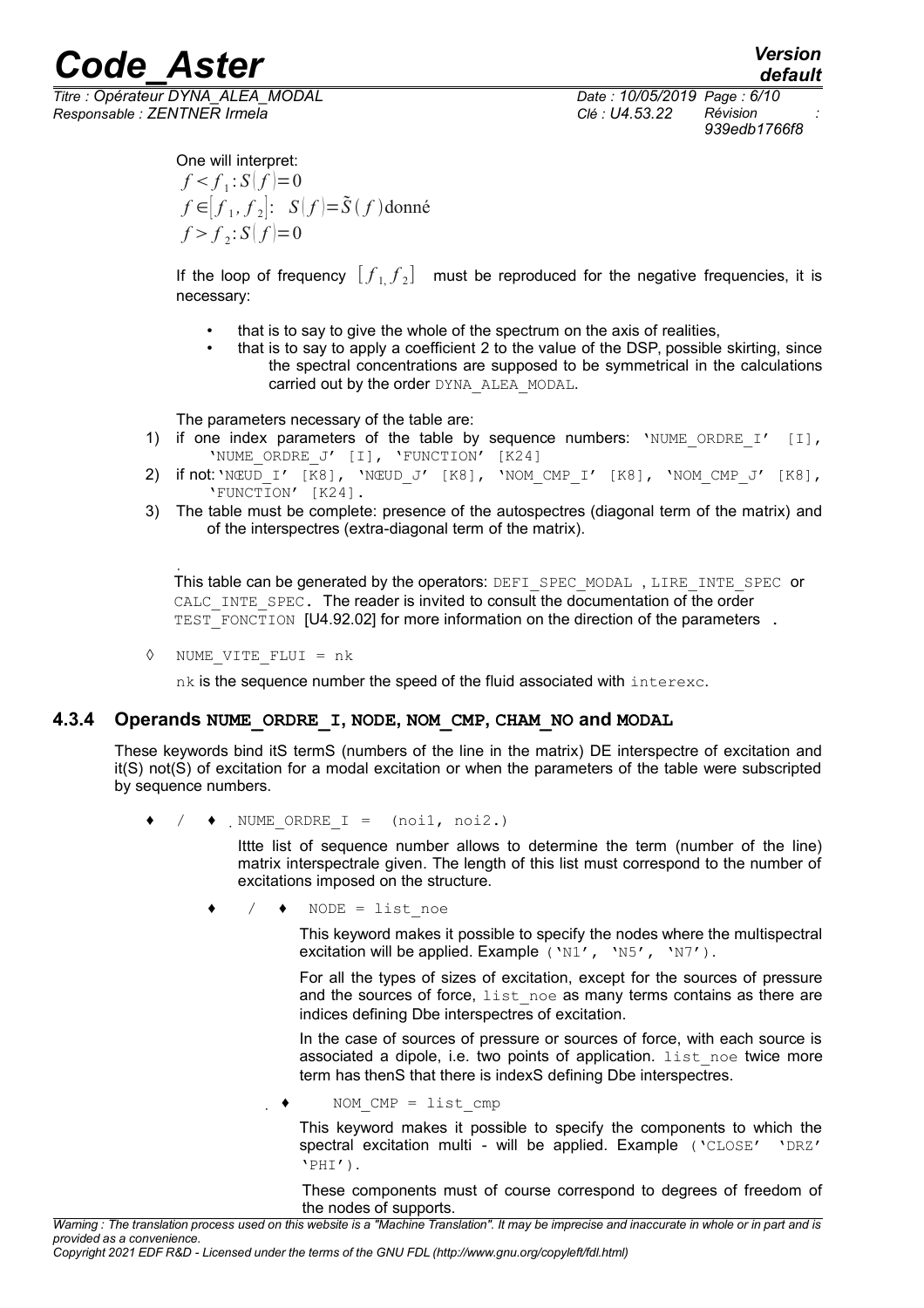*Titre : Opérateur DYNA\_ALEA\_MODAL Date : 10/05/2019 Page : 7/10 Responsable : ZENTNER Irmela Clé : U4.53.22 Révision :*

*939edb1766f8*

In all the cases, list cmp the same number of elements has as list noe.

For the fluid sources, it is the degree of freedom 'CLOSE' who is excited.

 $MODAL = 'NOT'$  [DEFECT]

The excitation is not modal in this case.

 $CHAM NO = list vass$ 

When this keyword is present, each support of excitation is a definite vector before assembled in the command file.  $list$  vass the list of the assembled vectors contains holding place of supports. The associated exiting size is 'EFFO'. It is recommended that L' intensity associated with the effort which one imposes by this skew is given by the interspectre: the assembled vector is primarily used to define a function of form support of a spectrum of power in effort. It is thus standardized.

This option makes it possible to affect a spectrum of power of effort on a function of form.

In all the cases, list vass as many terms contains as there is indices defining of the interspectres.

 $\triangleleft$  MODAL = 'YES'

The presence of 'YES' under this keyword implies that the interspectre of excitation is regarded as a modal excitation.

#### **4.3.5 Operands NOEUD\_I and NOM\_CMP\_I**

These keywords bind the terms (numbers of the line in the matrix) (of) interspectre (S) of excitation and points of excitation when the parameters of the table were subscripted by physical data made up by the couple (Node - Component).

- $\bullet$  /  $\bullet$  NOEUD I = ndi1, ndi2,...
	- ♦ NOM\_CMP\_I = cmpi1, cmpi2,…

These lists are paired two by two in order to determine the term (number of the line) matrix interspectrale given. The length of the preceding lists must correspond to the number of excitations imposed on the structure.

| NROEUD  | = | list noe  | [l noeud]                       |
|---------|---|-----------|---------------------------------|
| NOM CMP | = | list comp | $\lceil 1 \text{ comp } \rceil$ |

These two keywords have the same meaning as in [§4.3.4].

 $\Diamond$  MODAL = 'NOT' [DEFECT]

The excitation is not modal in this case.

#### **4.4 Keyword ANSWER**

 $ANSWER = F ($ 

Keyword factor for the definition of all the parameters concerning the answer.

The three following keywords describe the type of the answer.

#### **4.4.1 Operand DERIVATION**

◊ DERIVATION =

This keyword has the same direction as for the keyword factor  $EXCIT$  [§4.3.1].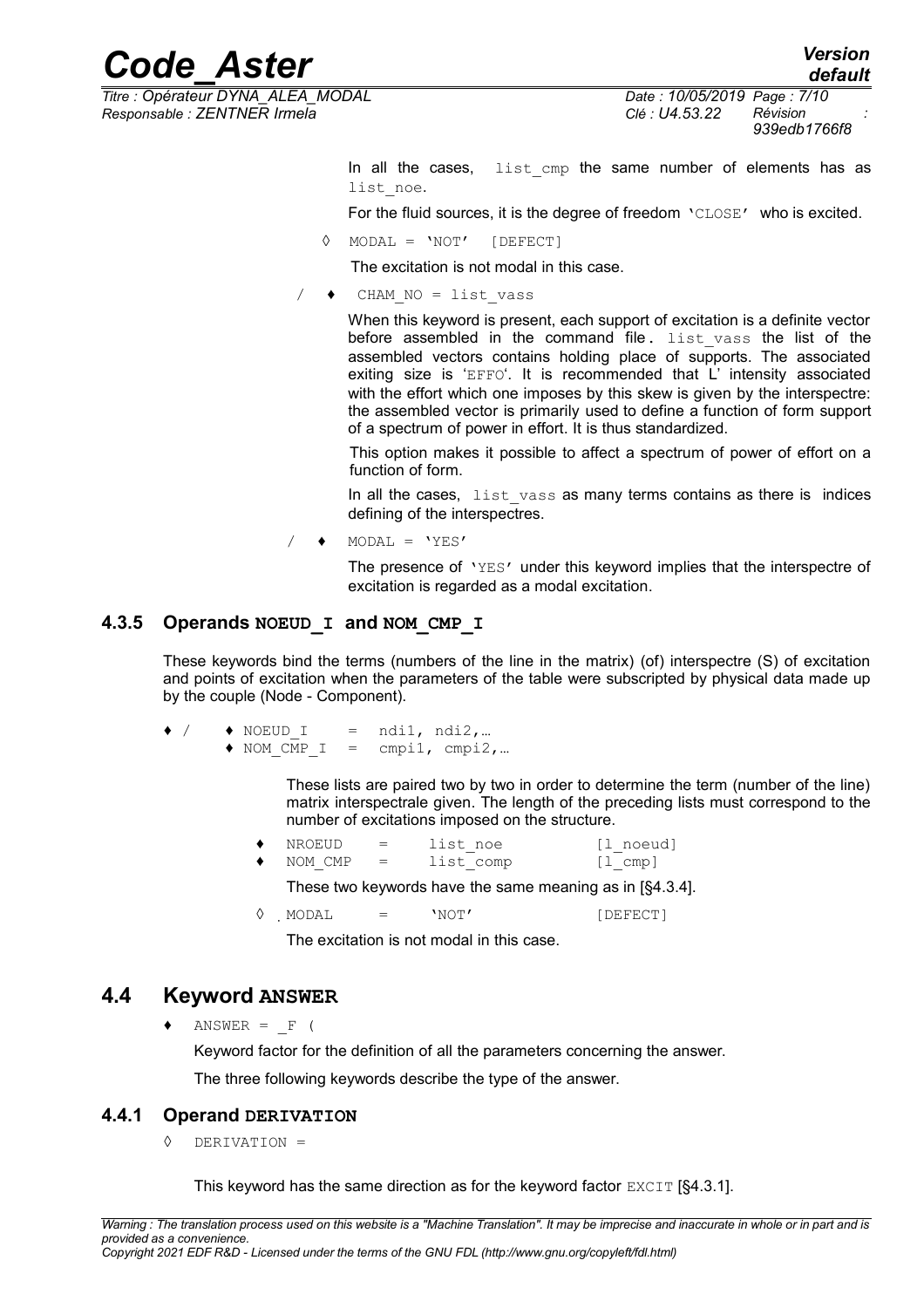*Titre : Opérateur DYNA\_ALEA\_MODAL Date : 10/05/2019 Page : 8/10 Responsable : ZENTNER Irmela Clé : U4.53.22 Révision :*

#### **4.4.2 Operand OPTION**

◊ OPTION =

If this keyword is specified with 'DIAG', then all the nondiagonal functions of the interspectre answer are initialized to zero without being calculated. Only the autospectres are calculated. In the contrary case ('ALL'), all the functions of the interspectre answer are calculated.

#### **4.4.3 Operands FREQ\_MIN / FREQ\_MAX / NOT / FREQ\_EXCIT / NB\_POIN\_MODE**

These keywords are used to describe the frequential discretization in which the answer will be given.

- ◊ ♦ FREQ\_MIN = fmin
	- $\blacklozenge$  FREQ MAX = fmax

 $f$ min and  $f$ max are the two terminals of the interval of frequency. not is the minimum step of discretization.

◊ NOT = not

If values of fmin and fmax are given, not by default is worth then *f max*− *f min* 100

If not one takes  $f_{\text{max}}$  the greatest Eigen frequency of the dynamic modes retained for calculation.

Then the discretization covers the field  $[0, 2.1, \frac{2.5}{max}]$ ,  $pas = \frac{2.5}{100}$  $\frac{100}{100}$ .

On the other hand, if not is present, one makes sure that the step of discretization of the answer is lower everywhere than not.

$$
\Diamond \quad \text{FREQ\_EXCIT} = / \quad \text{'WITH'} \newline / \quad \text{'WITHOUT'}
$$

If the user gives the argument  $WITH'$  under the keyword FREQ EXCIT, then the frequencies of the excitation are integrated into the discretization of the answer (option by default). If it gives the argument 'WITHOUT', they will be ignored. This keyword is put at 'WITHOUT' in the event of presence of the keyword FREQ MIN.

◊ NB\_POIN\_MODE = N [defect = 50]

The answer is refined towards Eigen frequencies in order to ensure a good description of the answer towards peaks.

The keyword NB POIN MODE the number of steps of frequency per Eigen frequency taking into account makes it possible to define. By default, there is 50 pas by Eigen frequency. This keyword is not taken into account if FREQ MIN is given.

Each function of the interspectre will have by default a mode of interpolation of the type 'LINÉAIRE' and a mode of prolongation out of field of discretization of the type 'EXCLUDED'.

#### **4.5 Operand TITLE**

◊ TITLE = title

title is the title of calculation. It will be printed at the top of the results. See [U4.03.01].

#### **4.6 Operand INFORMATION**

◊ INFORMATION =

Specify the options of impression on the file MESSAGE.

*939edb1766f8*

.

*Warning : The translation process used on this website is a "Machine Translation". It may be imprecise and inaccurate in whole or in part and is provided as a convenience.*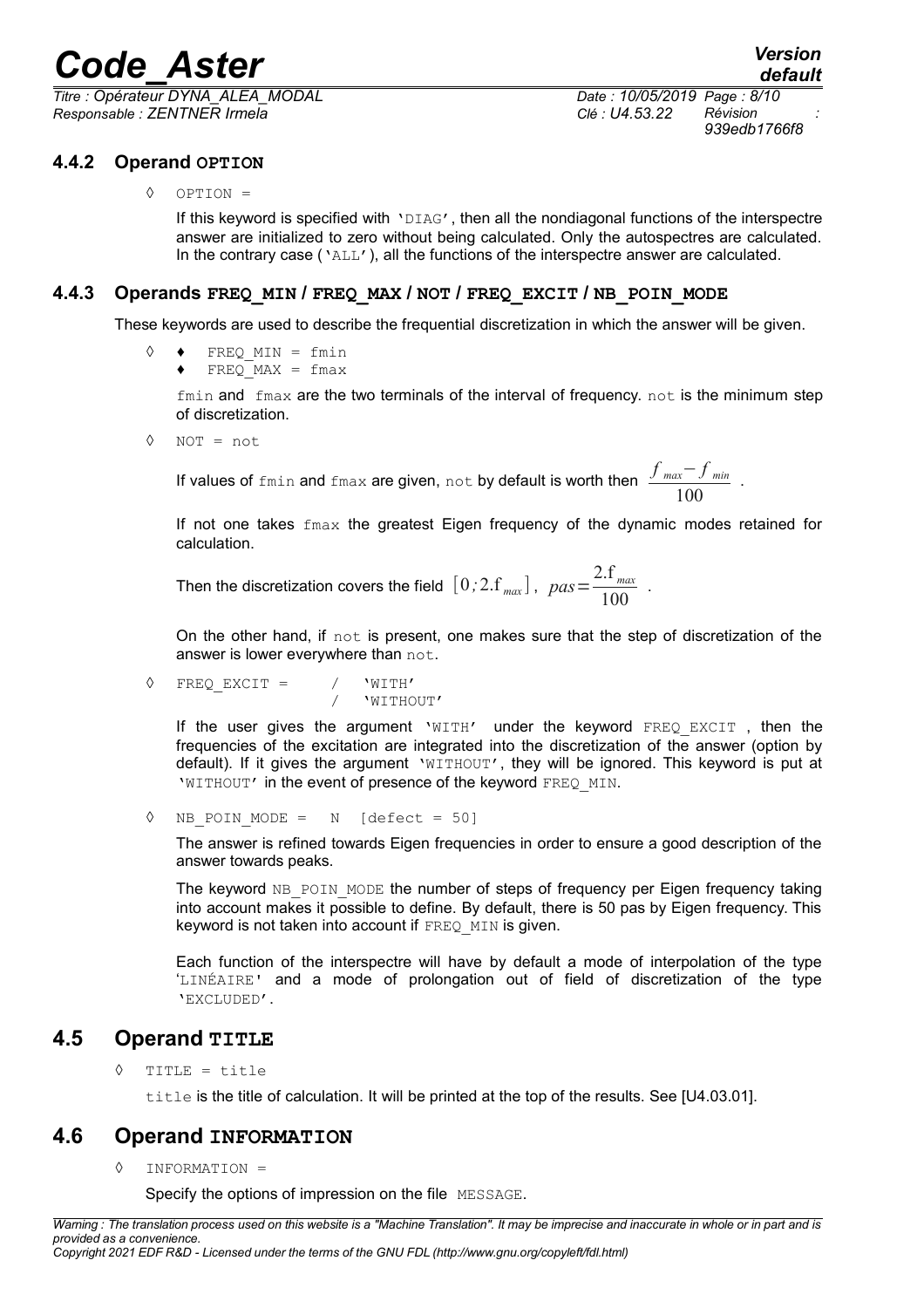*Titre : Opérateur DYNA\_ALEA\_MODAL Date : 10/05/2019 Page : 9/10 Responsable : ZENTNER Irmela Clé : U4.53.22 Révision :*

*Code\_Aster Version default 939edb1766f8*

- 1 pas d' impression
- 2 point out the selected options of calculation.

## **5 Produced table**

The parameters of the produced table are described in the table below:

| <b>PARAMETER</b> | <b>TYP</b><br>Е | <b>DESCRIPTION</b>                                                                                     |  |
|------------------|-----------------|--------------------------------------------------------------------------------------------------------|--|
| NOM CHAM         | K16             |                                                                                                        |  |
| OPTION           | K16             | name of the option ('ALL' or 'DIAG')                                                                   |  |
| DIMENSION        |                 | dimension                                                                                              |  |
| NUME VITE FLUI   | Ι               | sequence number of the matrix interspectrale of modal answer                                           |  |
| VITE FLUIDE      | R               | corresponding speed of fluid                                                                           |  |
| NUME ORDRE I     | K8              | Indices of the sequence numbers $i$ and $j$ allowing to define a term                                  |  |
| NUME ORDRE J     |                 | of the matrix interspectrale                                                                           |  |
| FUNCTION         | K24             | name of the function of modal answer corresponding at the end of the<br>matrix defined by NUME ORDRE x |  |

### **6 Useful remarks for the use**

#### • **Need for a static and standard mode of dynamic modes:**

In the case of excitation in imposed displacement, the dynamic modes are calculated in blocked supports and the presence of the static mode is obligatory.

In the other cases, the dynamic modes are calculated in free supports, and the presence of a static mode is not justified any more.

The dimension of the matrix interspectrale is given by the sum of the static modes and the dynamic modes (if it there of a) taken into account.

Thus, for a structure with five dynamic modes, excited in displacement by two supports, the dimension of the matrix interspectrale of modal answer is 7.

If the excitation is given in imposed force, there are no static modes and the dimension of the matrix interspectrale is 5.

#### • **Use of the keyword MODAL under the keyword factor EXCIT :**

In the case of use of the keyword MODAL under the keyword factor EXCIT to directly introduce the matrix of modal spectral concentration like excitation, it is necessary to give again under the keywords EXCIT BASE MODALE and MODE STAT all the arguments which had been used to create this modal matrix interspectrale (nodes and degrees of freedom supports).

### **7 Phase of checking**

The coherence of the data is checked:

- many modal depreciation = many modes selected.
- number of nodes of supports equal to the component count (for the excitation).
- many couples of indices retained in the interspectre excitation = number of supports or many points of excitation.
- in the case of sources of pressure: number of nodes supports equal to twice the number of couples of indices retained in the interspectre of excitation.

*Copyright 2021 EDF R&D - Licensed under the terms of the GNU FDL (http://www.gnu.org/copyleft/fdl.html)*